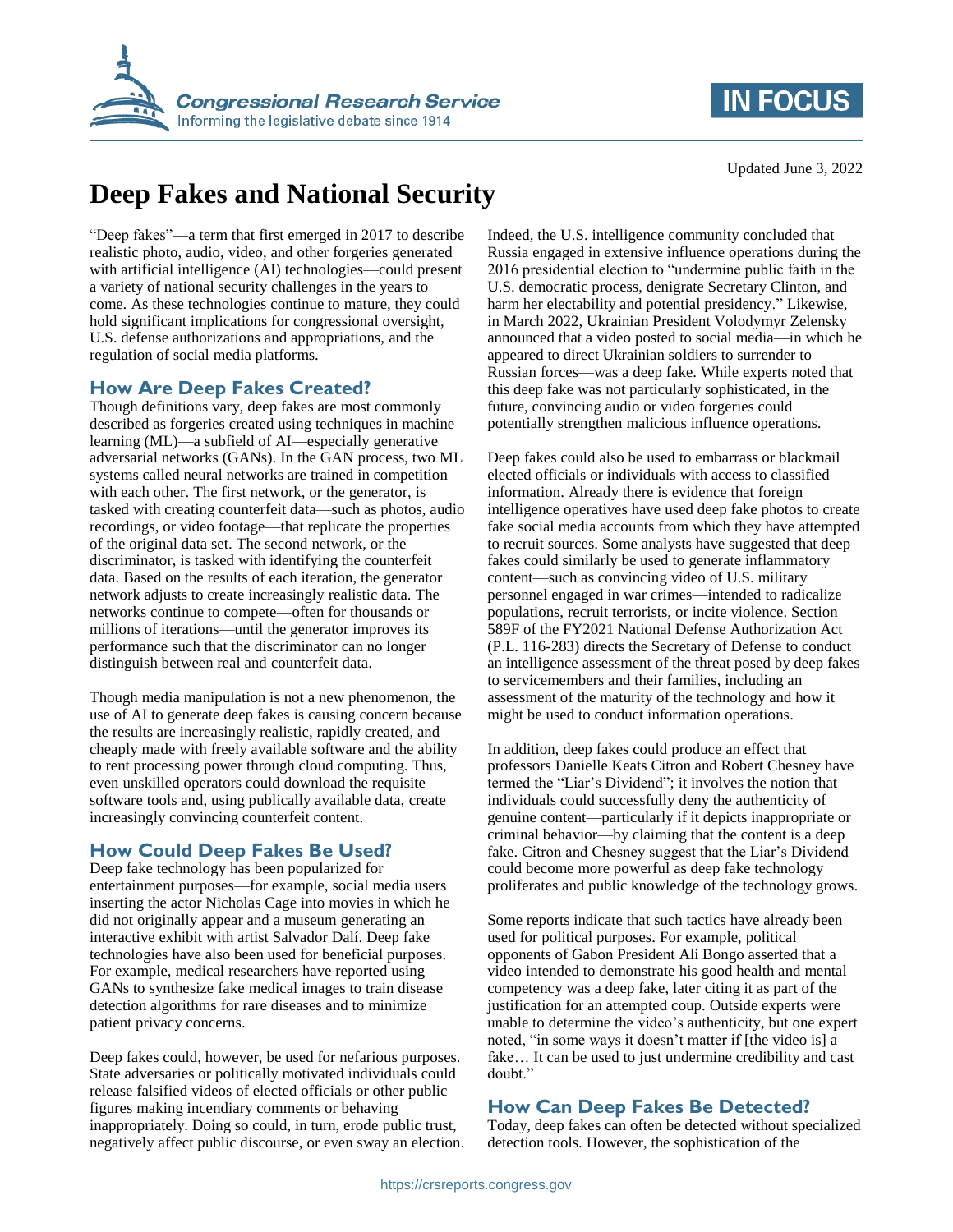technology is rapidly progressing to a point at which unaided human detection will be very difficult or impossible. While commercial industry has been investing in automated deep fake detection tools, this section describes U.S. government investments and activities.

The Identifying Outputs of Generative Adversarial Networks Act (P.L. 116-258) directed NSF and NIST to support research on GANs. Specifically, NSF is directed to support research on manipulated or synthesized content and information authenticity, and NIST is directed to support research for the development of measurements and standards necessary to develop tools to examine the function and outputs of GANs or other technologies that synthesize or manipulate content.

In addition, DARPA has had two programs devoted to the detection of deep fakes: Media Forensics (MediFor) and Semantic Forensics (SemaFor). MediFor, which concluded in FY2021, was to develop algorithms to automatically assess the integrity of photos and videos and to provide analysts with information about how counterfeit content was generated. The program reportedly explored techniques for identifying the audio-visual inconsistencies present in deep fakes, including inconsistencies in pixels (digital integrity), inconsistencies with the laws of physics (physical integrity), and inconsistencies with other information sources (semantic integrity). MediFor technologies are expected to transition to operational commands and the intelligence community.

SemaFor seeks to build upon MediFor technologies and to develop algorithms that will automatically detect, attribute, and characterize (i.e., identify as either benign or malicious) various types of deep fakes. This program is to catalog semantic inconsistencies—such as the mismatched earrings seen in the GAN-generated image in **[Figure 1](#page-1-0)**, or unusual facial features or backgrounds—and prioritize suspected deep fakes for human review. DARPA requested \$28.9 million for SemaFor in FY2023, \$7.9 million above the FY2022 appropriation. Technologies developed by both SemaFor and MediFor are intended to improve defenses against adversary information operations.

#### <span id="page-1-0"></span>**Figure 1. Example of Semantic Inconsistency in a GAN-Generated Image**



**Source:** https://www.darpa.mil/news-events/2019-09-03a.

## **Policy Considerations**

Some analysts have noted that algorithm-based detection tools could lead to a cat-and-mouse game, in which the deep fake generators are rapidly updated to address flaws identified by detection tools. For this reason, they argue that social media platforms—in addition to deploying deep fake detection tools—may need to expand the means of labeling and/or authenticating content. This could include a requirement that users identify the time and location at which the content originated or that they label edited content as such.

Other analysts have expressed concern that regulation of deep fake technology could impose undue burden on social media platforms or lead to unconstitutional restrictions on free speech and artistic expression. These analysts have suggested that existing law is sufficient for managing the malicious use of deep fakes. Some experts have asserted that responding with technical tools alone will be insufficient and that instead the focus should be on the need to educate the public about deep fakes and minimize incentives for creators of malicious deep fakes.

## **Potential Questions for Congress**

- Do the Department of Defense, the Department of State, and the intelligence community have adequate information about the state of foreign deep fake technology and the ways in which this technology may be used to harm U.S. national security?
- How mature are DARPA's efforts to develop automated deep fake detection tools? What are the limitations of DARPA's approach, and are any additional efforts required to ensure that malicious deep fakes do not harm U.S. national security?
- Are federal investments and coordination efforts, across defense and nondefense agencies and with the private sector, adequate to address research and development needs and national security concerns regarding deep fake technologies?
- How should national security considerations with regard to deep fakes be balanced with free speech protections, artistic expression, and beneficial uses of the underlying technologies?
- Should social media platforms be required to authenticate or label content? Should users be required to submit information about the provenance of content? What secondary effects could this have for social media platforms and the safety, security, and privacy of users?
- To what extent and in what manner, if at all, should social media platforms and users be held accountable for the dissemination and impacts of malicious deep fake content?
- What efforts, if any, should the U.S. government undertake to ensure that the public is educated about deep fakes?

#### **CRS Products**

CRS Report R45178, *Artificial Intelligence and National Security*, by Kelley M. Sayler

CRS Report R46795, *Artificial Intelligence: Background, Selected Issues, and Policy Considerations*, by Laurie A. Harris

CRS Report R45142, *Information Warfare: Issues for Congress*, by Catherine A. Theohary

**Kelley M. Sayler**, Analyst in Advanced Technology and Global Security